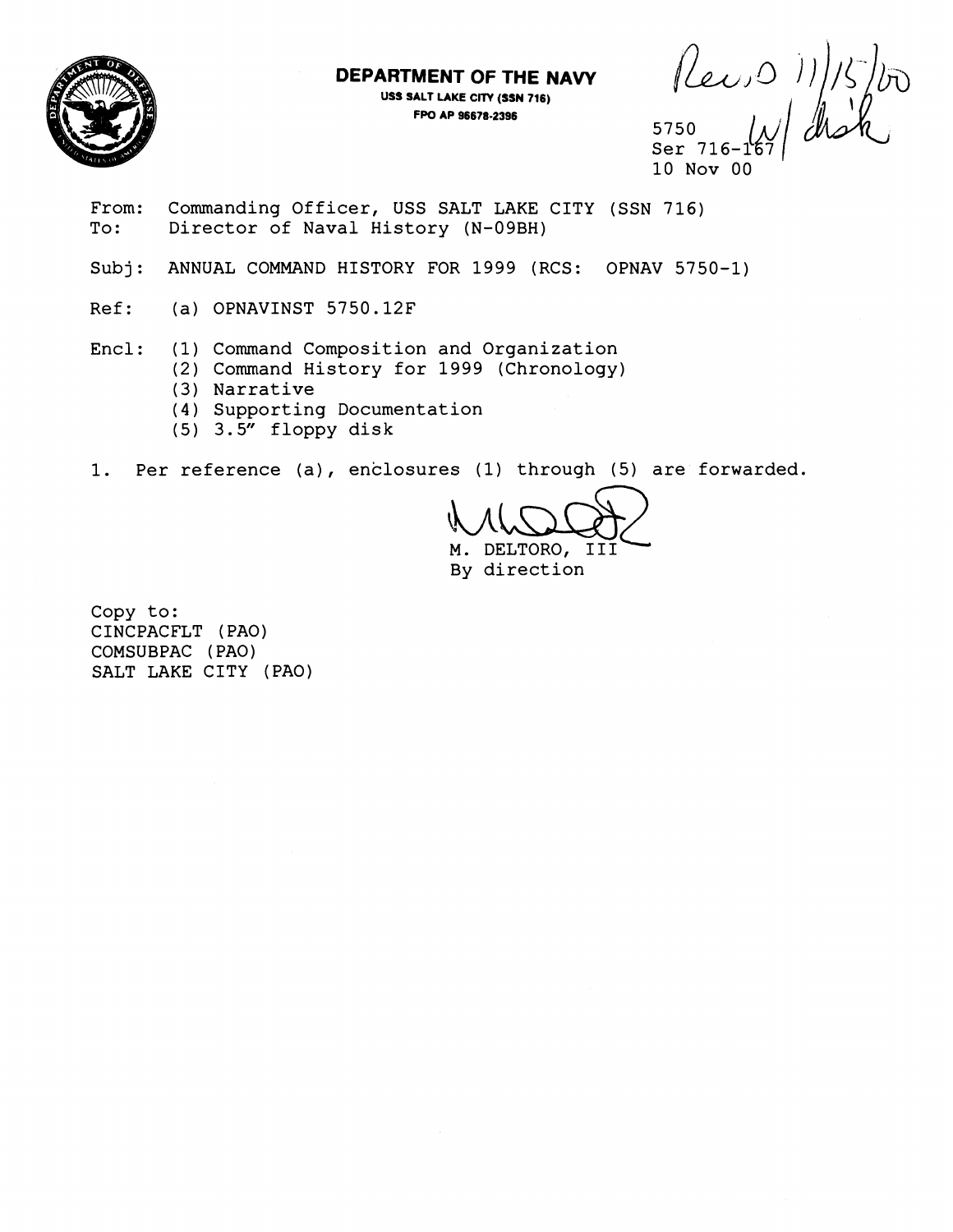### **USS SALT LAKE CITY (SSN 716)**

### **COMMAND COMPOSITION AND ORGANIZATION**

**MISSION** : **Anti-Submarine Warfare Special Warfare Anti-Surface Warfare Maritime Interdiction Operations Strike Warfare Combat Search and Rescue Mine Warfare Coastal Surveillance** 

**ORGANIZATIONAL STRUCTURE: ISIC** : **Commander, Submarine Squadron 11** 

**COMMANDING OFFICER: Commander William** F. **Hoeft, Jr., U.S. Navy** 

**HOMEPORT** : **san Diego, California**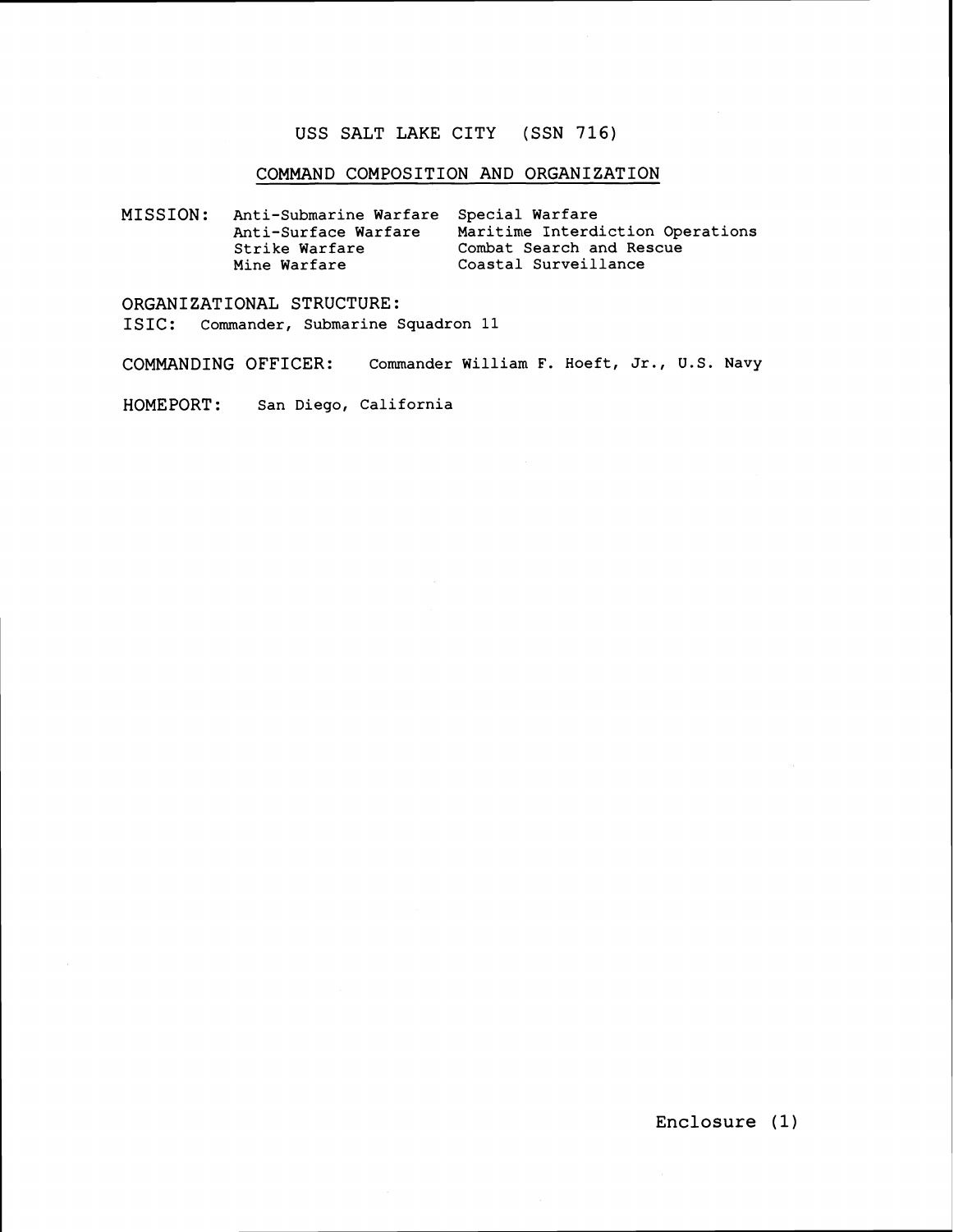# USS SALT LAKE CITY (SSN 716)

# **COMMAND HISTORY FOR 1999**

 $\sim$   $\epsilon$ 

| $01$ JAN- $18$ JAN | INPORT SAN DIEGO/STAND DOWN                 |
|--------------------|---------------------------------------------|
| 19JAN-31JAN        | TACTICAL WEAPONS PROFICIENCY PHASE I        |
| 01FEB-10FEB        | TACTICAL WEAPONS PROFICIENCY PHASE II       |
| 11FEB-21FEB        | INPORT SAN DIEGO/SHIP'S FORCE UPKEEP/FMA    |
|                    | AVAILABILITY/PRIMARY RELIEF VALVE TESTING   |
| 22FEB-12APR        | SELECTED RESTRICTED AVAILABILITY/DRY-DOCK   |
| 13APR-01MAY        | SELECTED RESTRICTED AVAILABILITY/WATERBORNE |
| $02$ MAY-05MAY     | SEA TRIALS                                  |
| $06$ MAY-12MAY     | INPORT SAN DIEGO/SHIP'S FORCE UPKEEP        |
| $13$ MAY- $14$ MAY | <b>SEA TRIALS</b>                           |
| $15$ MAY- $17$ MAY | INPORT SAN DIEGO/SHIP'S FORCE UPKEEP        |
| $18$ MAY-25MAY     | ACOUSTIC TRIALS                             |
| $26$ MAY-31MAY     | INPORT CANADA                               |
| 01JUN-07JUN        | LOCAL OPERATIONS                            |
| 08JUN-10JUN        | INPORT SAN DIEGO/SHIP'S FORCE UPKEEP        |
| 11JUN-22JUN        | LOCAL OPERATIONS                            |
| 23JUN-24JUN        | ORSE                                        |
| 25JUN-28JUL        | IMAV, SAN DIEGO                             |
| 29JUL-30JUL        | <b>SEA TRIALS</b>                           |
| 31JUL-01AUG        | IPT, SAN DIEGO                              |
| 02AUG-05AUG        | LOCAL OPS                                   |
| 05AUG-22AUG        | IPT, SAN DIEGO                              |
| 23AUG              | LOCAL OPS                                   |
| 24AUG              | IPT, SAN DIEGO                              |
| 25AUG-03SEP        | LOCAL OPS                                   |
| $04$ SEP- $12$ SEP | IPT, SAN DIEGO                              |
| $13$ SEP-21SEP     | LOCAL OPS                                   |
| 22SEP-23SEP        | IPT, SAN DIEGO                              |
| $24$ SEP           | LOCAL OPS                                   |
| 25SEP-02NOV        | FMA UPKEEP                                  |
| $03NOV-08NOV$      | FLEETEX                                     |
| $09NOV-14NOV$      | S/F UPKEEP                                  |
| 15NOV-19NOV        | LOCAL OPS                                   |
| 20NOV-28NOV        | IPT, SAN DIEGO                              |
| 29NOV-07DEC        | TORPEX/TRANSIT                              |
| $08$ DEC- $11$ DEC | IPT, HAWAII                                 |
| 12DEC-17DEC        | TRANSIT                                     |
| 18DEC-31DEC        | STAND DOWN, SAN DIEGO                       |

 $\label{eq:2.1} \frac{1}{\sqrt{2\pi}}\int_{\mathbb{R}^{3}}\frac{1}{\sqrt{2\pi}}\left(\frac{1}{\sqrt{2\pi}}\right)^{2}d\mu\,d\mu\,.$